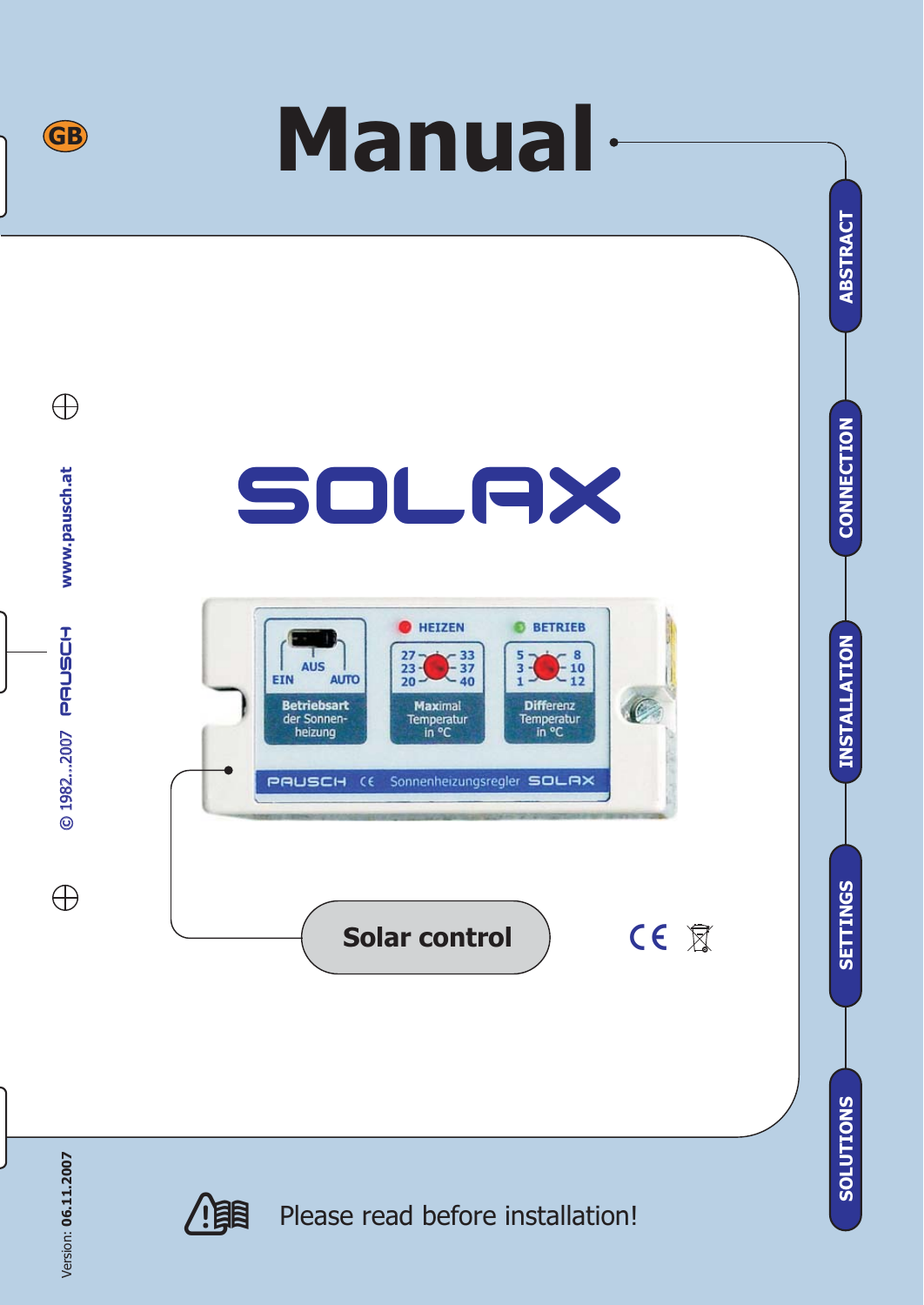## **FUNCTION**

 A solar collector should only be switched on, if the sun shines strong enough. The collectors can cool, if they are activated at the wrong time. The differential–controller (DIF) in the SOLAX The maximum–limiter (MAX) prevents overheating in the midsummer. acitvates the solar heating only, if there is enough solar energy for economical heating available.

You find further details about setting of DIFF and MAX at "ADJUSTMENT".

## **THE MOUNTING**



The SOLAX is self-sufficient with the assembly base (SOCK12). The wiring occurs at the screw terminal in the base. The base can be napped on a distribution rail with the optinal SOCKSCHN clips.



If you need a filter control with time switch, motor protection, terminals for automatic backwashing and level control, the PSM02 is a good choice! Simply plug the SOLAX into the module slot. The connection with the PSM02 is easy, and the unit is waterproof.



If you need protection against water, because you need to install the SOLAX in humid surroundings, we recommend the MODGEH with clear view cover, installed base and cable grommet.

 $\blacktriangle$  The assembly place must be  $\blacktriangleright$ dry  $\blacktriangleright$ clean  $\blacktriangleright$ between  $-10^{\circ}$ C and  $+30^{\circ}$ C  $\blacktriangleright$ unreachable for children. ▶ fire-proof (e.g., not on a wooden wall) ▶ beyond the protective area of the bath. At a humid assembly place, use in addition the MODGEH or PSM02!

# **IMPORTANT NOTES**

This device works with mains voltage! The electric installation may only be carried out exclusively considering all responsible regulations and norms by a licensed electric expert. The electricity supply must occur over all lines by a switch with at least 3mm contact width (GFCI ground fault circuit interrupter & circuit breaker). Never pull/plug the device off/into base under power. The device must always be secured with screws in the base. All conducting touchable parts (pump, valve, temperature sensor) must be earthed ( $\frac{1}{\epsilon}$ ). A short circuit can damage the device. We (PAUSCH GmbH) reserve ourselves the right on technical amendments without previous announcement. We guarantee the first buyer for the period of 1/2 year from purchase date, that this product is free from production mistakes and material defects. As far as the applicable laws admit, we take over no farther guarantee, neither expressly nor tacitly, including the guarantee of the quality, marketability or suitability for a certain purpose, with regard to the use of this product. We are indirect in no case responsible for any, accidental, special or secondary damages or for lost profit, lost credit, loss of data which originate from the use of this product or stand with it in connection, also not even when we were informed about the

**CONNECTION**

**CONNECTION**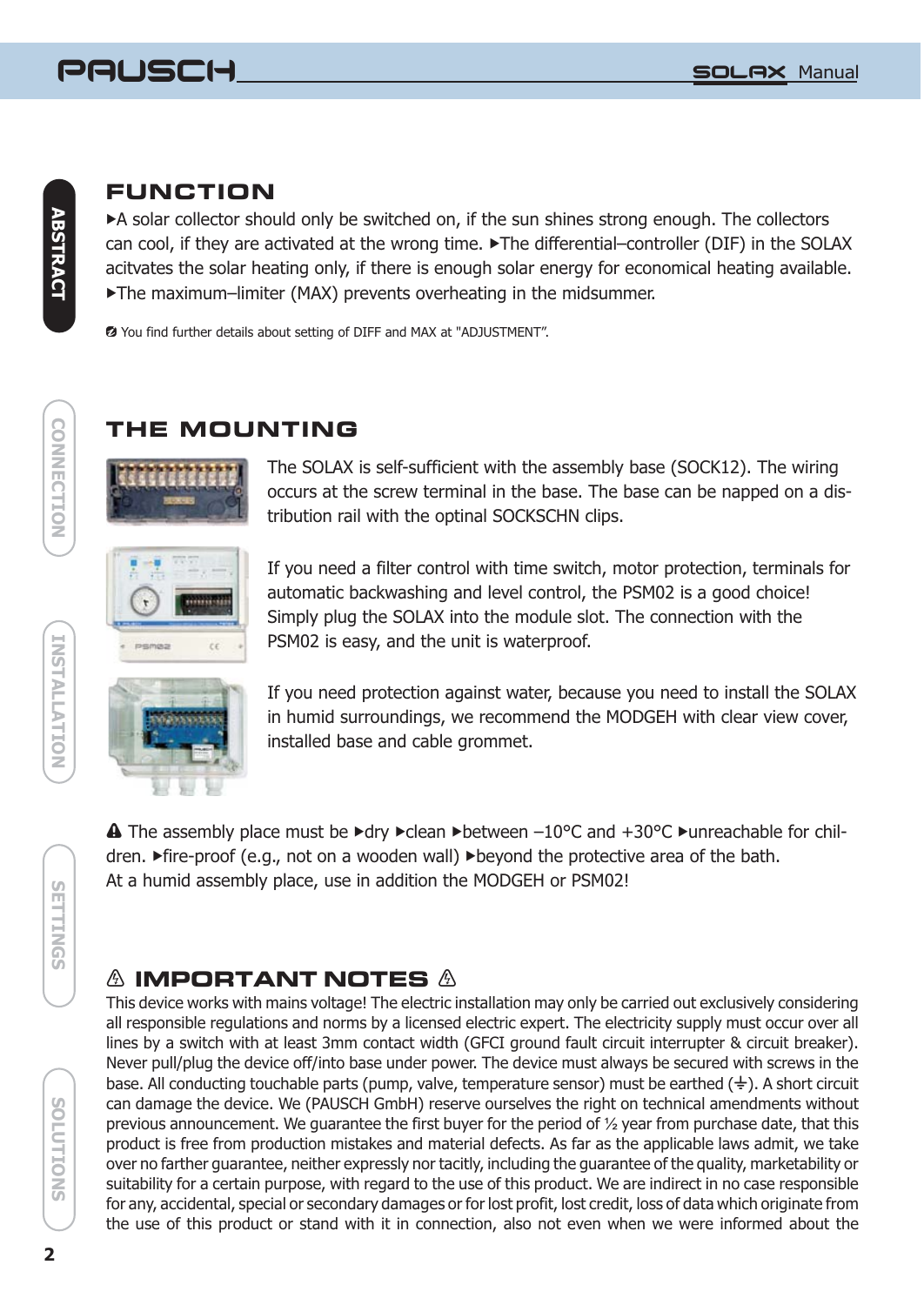

possibility of such harms. This guarantee expressly covers no product mistakes which originate by chance, inbservance of the manual, abuse, wrong use, changes (by other persons than our employees or by PAUSCH authorised repair experts), humidity, the corrossive surroundings, transport, overvoltage or unusual operating conditions. This guarantee does not cover the wear and tear by using the product. No claim to completeness. Provisory sentence mistake and misprint. All rights reserved. Copyright 1982…2007 by PAUSCH GmbH. This device fulfills the requirements of the EU quidelines 73/23/EEC, 89/336/EEC, confirmed by the  $\mathsf C \mathsf E$  sign.

# **TECHNICAL DATA**

<u>Supply</u>: 230V ±10% 50Hz +20%. <u>Power consumption</u>: < 3VA. <u>Switching capacity</u>: 2 x 800VA. Protection class: IP50. Adjustment range for MAX–temperature: 20°C ... 40°C. Dimensions : l=112, h=52, t=111mm.

## **CONNECTION**

If the SOLAX is inserted in the socket SOCK12, it contacts to the screw terminals. This picture shows stylised the SOLAX insides with the function of the 12 screw terminals:



Explanation: A relay is a kind of switch. This "switch" in the SOLAX is not manually operated like a light switch, but from the SOLAX itself. In the upper picture you see the relay contacts position with switched off solar heating. Contacts are shown in the neutral position (mainsless SOLAX).

**2** The SOLAX has 2 separate relay outputs. They are always switched on or off together at the same time. Because there are 2 outputs, a filter pump and a valve (or pump) can be simply driven. The connection must take place in such a way, that the filter pump runs and the valve opens, if the SOLAX switches on for heating.  $\rightarrow$  Please, flip the page to see, like it is done:

SOLUTIONS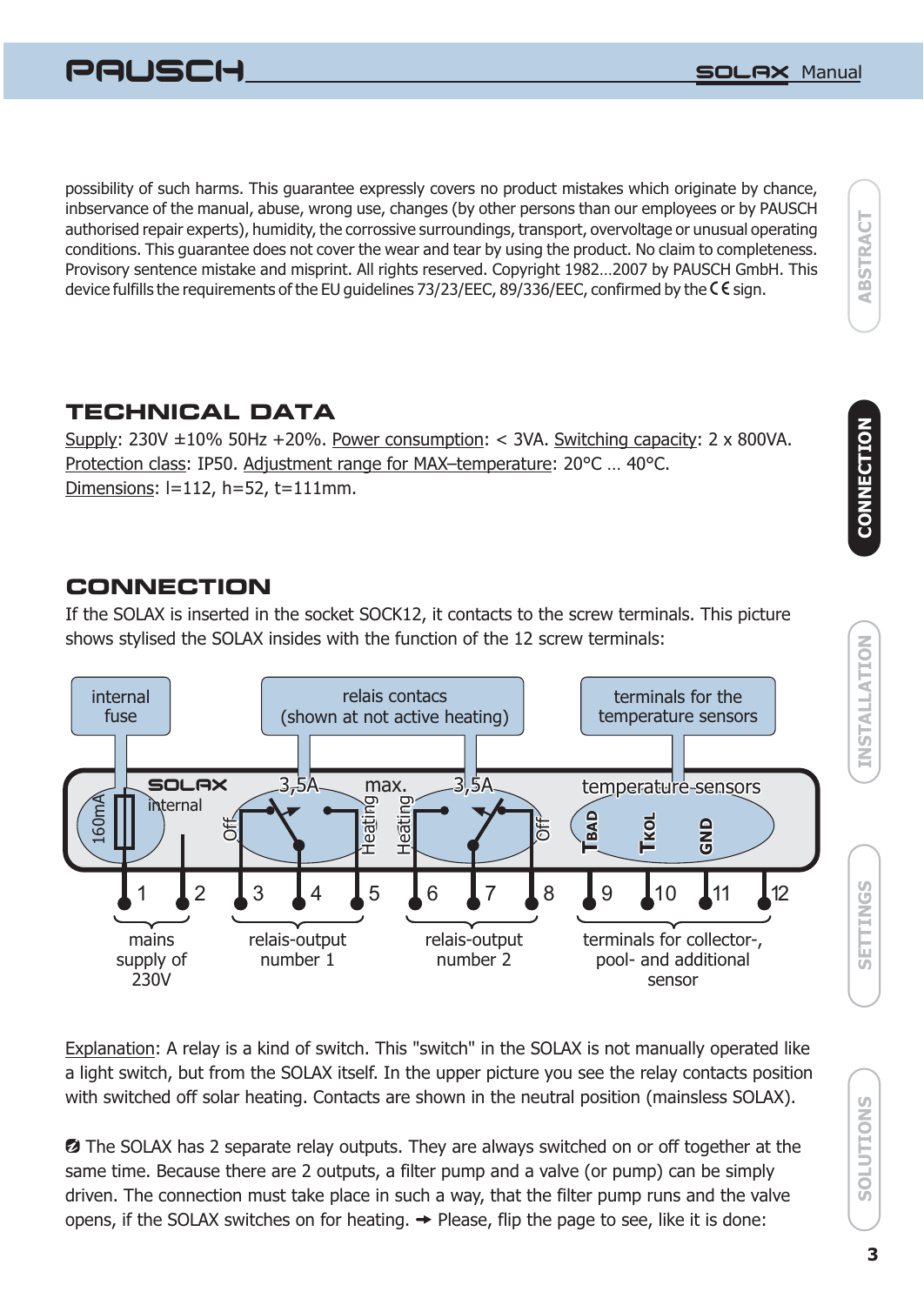#### PAUSCH (<del>-)</del> Social Science of the Society of the Society of the Society of the Society of the Society of the Society of

 $\geq$ **ABSTRACT BSTRACT** 

**CONNECTION**

**CONNECTION** 

**INSTALLATION** 

#### **In this wiring diagram you see the switched off SOLAX with filter pump and**

**motorized valve:** If the valve opens and the filter pump is active, a part of the water flows through the collector. If there is no solar-pump, the filter pump must also be switched on. Because of the water quality, the filter pump must run daily also at sunless days, therefore use a time switch in parallel (not shown here). However, the easiest way to do this, is to put the SO-LAX without the SOCK12 base into our modular filter control PSM02!

A magnetic valve is cheaper than an motorized valve. It is simply connected to the terminals 1 and 5 (like a solar pump).



current. If the SOLAX switches on, the relay

contacts move to the other side to switch the pump on, and to open the motorized valve.

Dont forget the wire between the terminals 2-4 and 4-7! **bridges**

## **MODULAR FILTER CONTROL**



With the modular filter control PSM02 you don't need these wirings. Simply plug the SOLAX into the module port!

There are also filter controls with integrated solar controller available. E.G. SOLPOOL, DPOOL, PSM03all, PSM04all, ALLPOOL. Get more informations at **www.pausch.at**

**SNOTTUNS** 

**SETTINGS INSTALLATIONS IN SOLUTIONS INSTALLATIONS IN SOLUTIONS** 

**SEITINGS**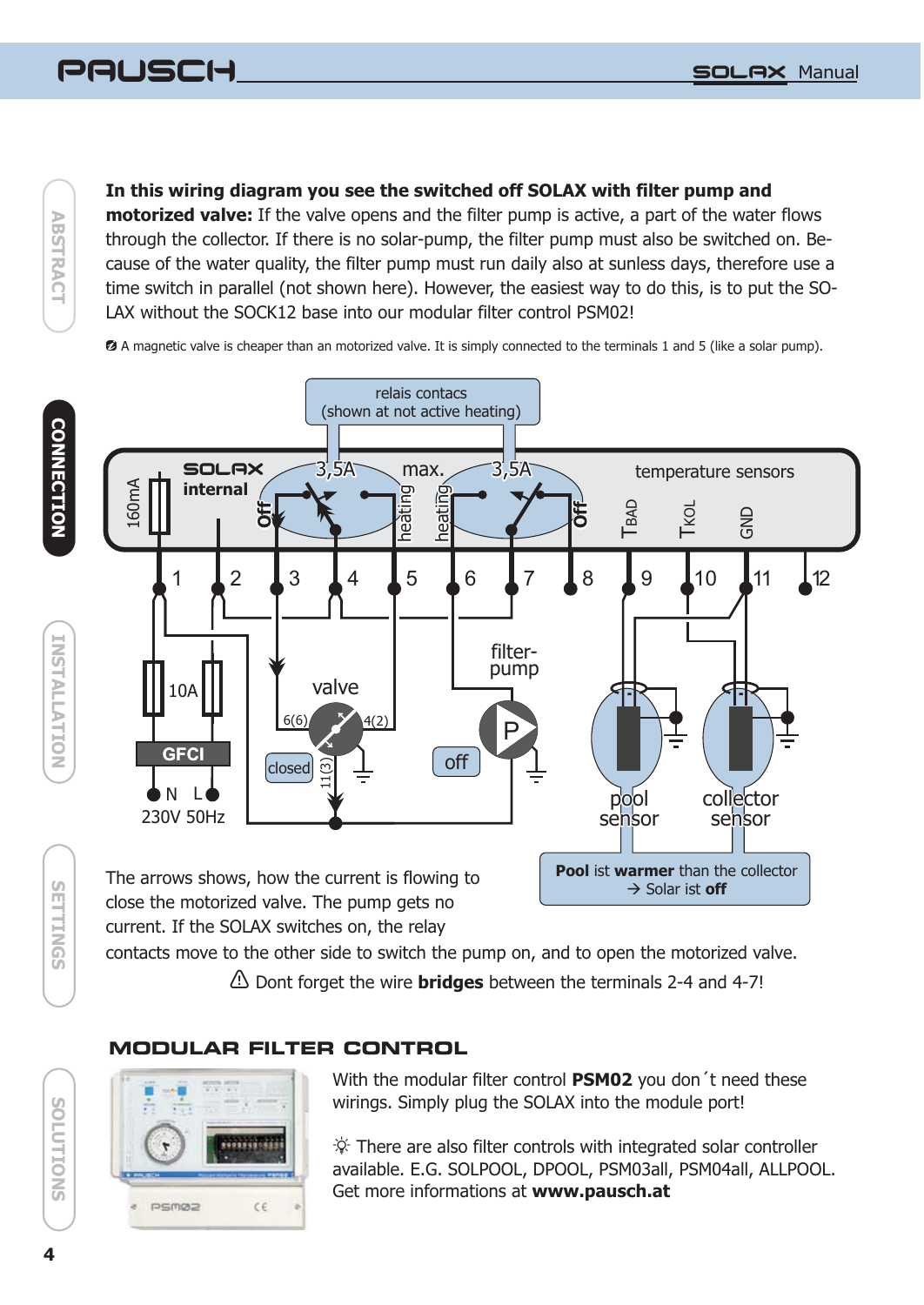**ABSTRACT**

**CONNECTION**

PAUSCH Herman School and the School and the School and the School and the School and the School and the School and

**Here you see the switched on SOLAX with a solar circulating pump:** Because the solar heating has now its own pump, the filter pump does not need to be switched on.



In this example, the collector sensor is warmer than the bath sensor  $\rightarrow$  the SOLAX switches on. The arrows shows, how the current flows over the filter pump and solar pump.

Dont forget the wire between the terminals 2-4! **bridges**

#### **HINTS FOR BOTH DIAGRAMMES:**

▶ If a connected device consumpts more than 3.5A current (more than 800VA), a contactor (=large relay) must be inserted  $\rightarrow$  the contactor's reel is connected instead of the device (for example a Pump). The device is connected with the contactor's switching contacts. Use our contactor in the waterproof case called RELPOW.

 All conductive touchable parts of the facility (pump, valve, temperature sensors, …) must be earthed  $(\frac{1}{2})$ .  $\rightarrow$  In the base middle there is an earth clip to connect all yellow/green PE wires.

**SETTINGS**

SETTINGS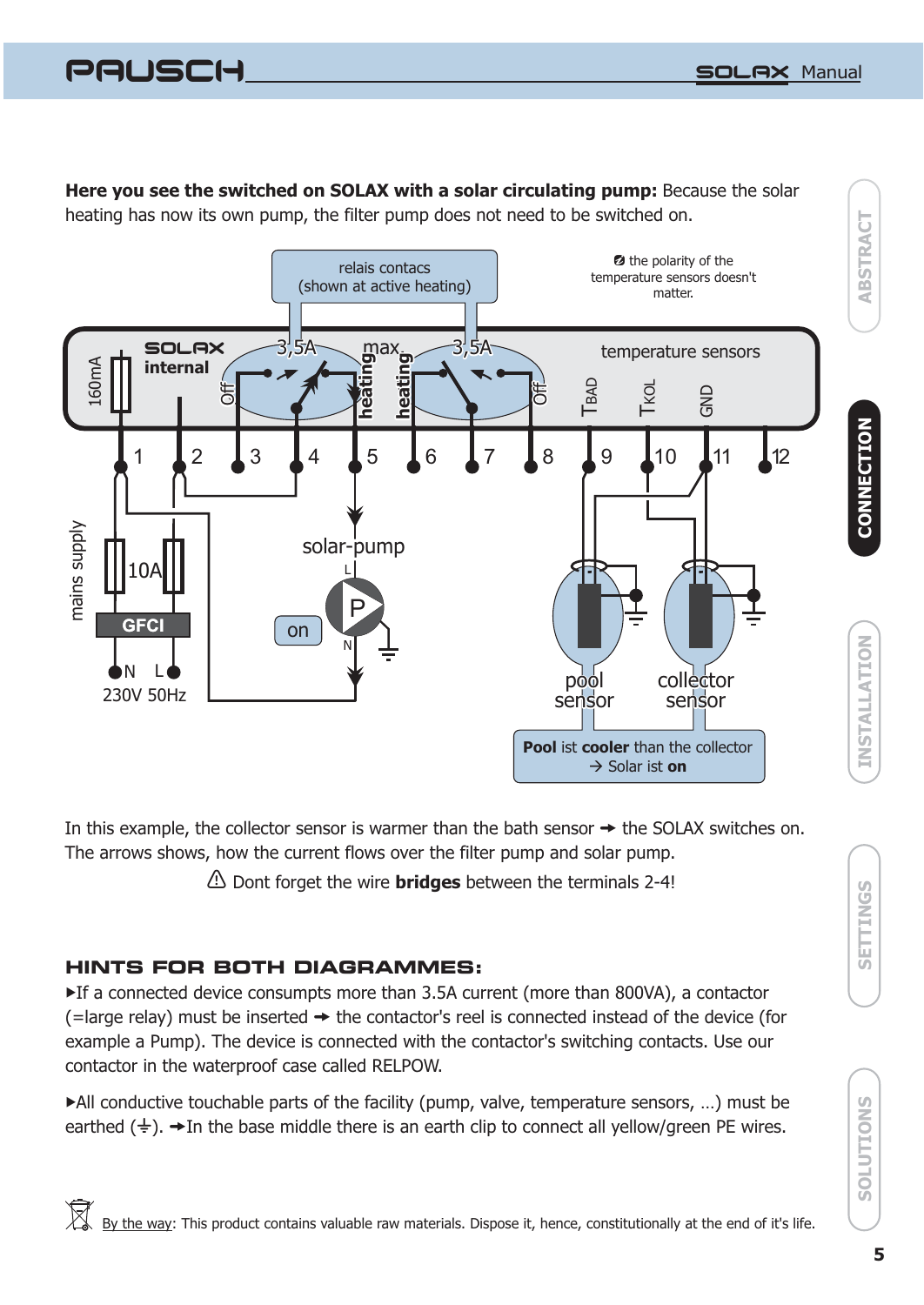

## **TEMPERATURE SENSORS**

The following construction forms are electrically identical and can be used arbitrarily:



The mooring-sensor  $(F \square)$  is fixed at a pipe with a bell, tape or silicone rubber. It is normally used to measure the collector temperature (TKOLL). The FA is also available with a 20m or 30m long shielded cable FKS.

The surface-sensor ( $\blackcap$ ) fits ideally for elastic mat collectors. It is stuck with silicone rubber between the mat ribs.



The immersion-sensor ( $\mathsf{FT}$ ) is put in a immersion sleeve (TH...). Usually to sense the pool temperature (TBAD). Also avalable with 5m long cable.

Some collectors are equipped with an immersion sleeve, with a 6mm diameter hole. The miniature immersion-sensor  $(FTG)$  fits in this sleeve.



Our chromium-plated brass immersion sleeves have ½" pipe thread and submerged depths of 30mm (TH30), 100mm (TH100), or 150mm (TH150). Use the TH25PVC sleeve for corrosive liquides (salty, acid, chemically loaded water, …).

## **SENSOR CABLE LENGTHENING**

The sensors have approx. 20cm long black connection strands. Thus connect to a cable:

**1** Junction with a strand wire: 1 Strip. 2 Twine strand firmly together. 3 Put on the provided shrink tubing (**SHRINKSEAL**) **. SHEAL Example a** Heat it up with a lighter, till a sealing glue oozes out at the edges. Press the still warm tube a little, to remove air inside. This durable connection is absolutely waterproof.

<sup>2</sup> Connection with a stiff wire: Use the waterproof crimp connection (CRIMPSEAL)

:  $\odot$  Strip.  $\oslash$  Insert sensor strand and stiff wire.  $\oslash$  Crimp with a crimping plier.  $\oslash$ Heat with a lighter. The CRIMPSEAL wrapping shrinks and seals.

#### **SENSOR CABLE**

 $\Omega$  In theory you can use any 2-pole cable with minimum 0.15mm<sup>2</sup> cross section. Keep in mind that small cross section and high lengths cause measurement errors (details at: www.pausch.at). Interfering signals from near cables and induction of lightning overvoltage can jam or destroy the controller and the sensor.

**A** Therefore use our shielded cable (FKS) at lengths of more than 5m. Connect the shielding with earth ( $\neq$ ) at the SOLAX:  $\circledcirc$  Strip the sheath.  $\circledcirc$  push the braiding shield to the back.  $\circledcirc$  Increase the interwoven screen at the beginning of the sheath.  $\circledast$  Thread by the so resulted hole both strand wires.  $\circledast$ twine the now empty braiding firmly together. © Connect this braiding together with the yellow/green earth wire  $(\frac{1}{x})$ .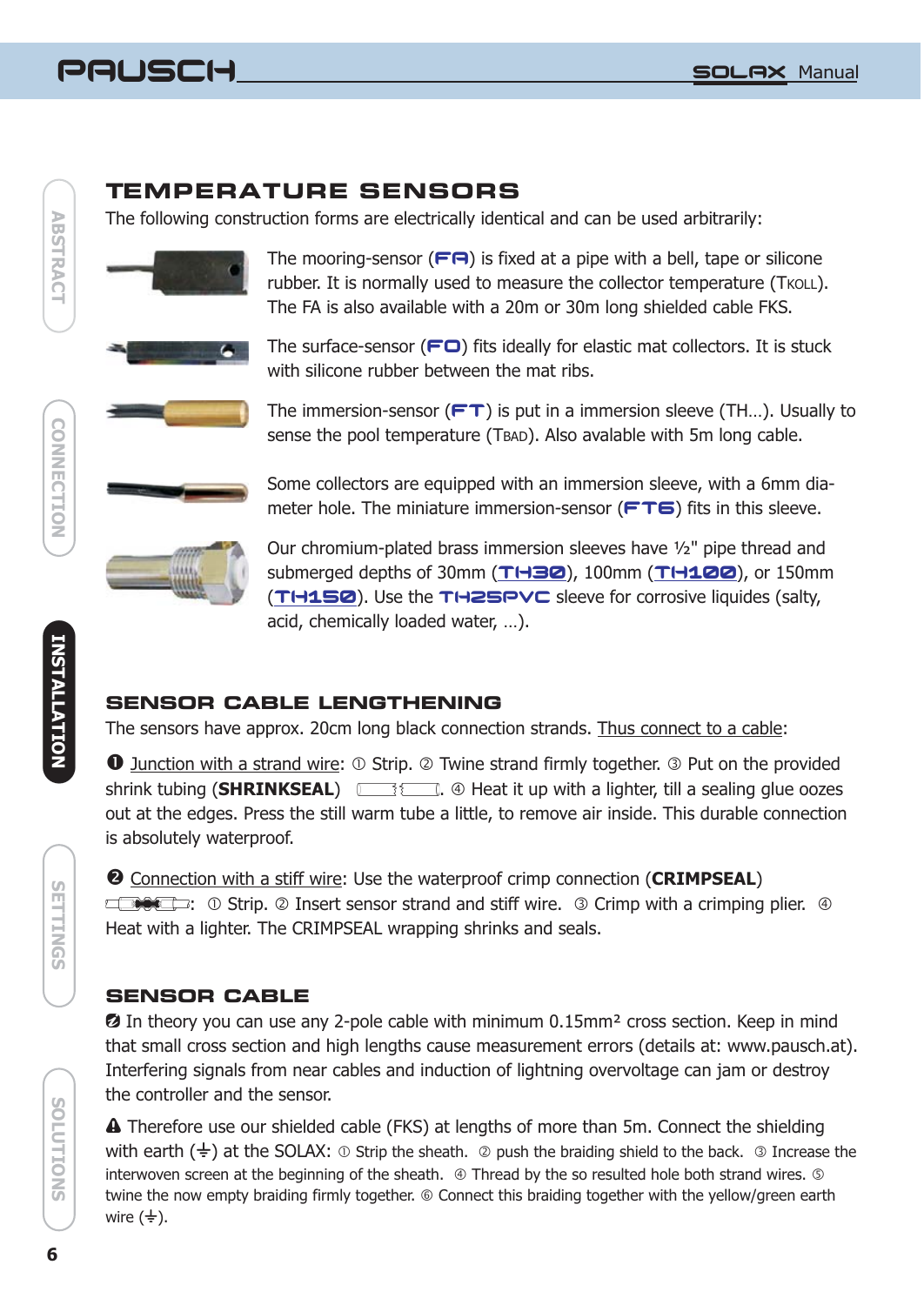PAUSCH



**The shielded sensor cable (FKS):** 4 Disturbances can be induced in an unshielded cable by other close installed cables. This makes the relay flutter and cripples the contacts of the relay. Furthermore the sensor can be easily damaged by indirect lightning. Therefore please use the shielded sensor cable  $\mathsf{FKS}$  for cable length of 5m and above!

#### **SENSOR PLACING**

The pool sensor should be close to the bath in a suction pipe, the collector sensor should be placed at the return pipe on a high place. The placement is ok, if the temperatures can be measured correctly also if the heating is not active. **Don't** put an unshielded sensor cable together with other cables in the same raceway. Use the FKS kable!

#### **SETTINGS**

 $\bullet$  Move the slide switch to the position AUTO (automatic), so that the SOLAX can switch the heating. At EIN (manually on), the solar heating runs permanently. At AUS (manually off), the heating remains switched off permanently.

**2** The DIFF rotary knob specifys how much the collector must be warmer than the pool water, so that the SOLAX switches on the heating. Because the activation of the heating also costs a bit electric energy, heating is worthwhile only from approx. 3°C difference. To not give away too much solar energy, don't adjust the DIFF-Temp higher than 7°C.



 $\bullet$  The MAX rotary knob specifies the most desired temperature. Swimming-pools should not be warmer than 30°C. Otherwise, there is too much chemistry needed against algae and bacteria.

**O** The green signal lamp **BETRIEB** (operation) always shines when the SOLAX is supplied with electricity.

**O** The red signal lamp **HEIZEN** (heating) shines if the solar heating is active.

 $\bullet$  In operation, the device must be screwed to the socket with both screws.  $\triangle$  Do not overtighten the screws!